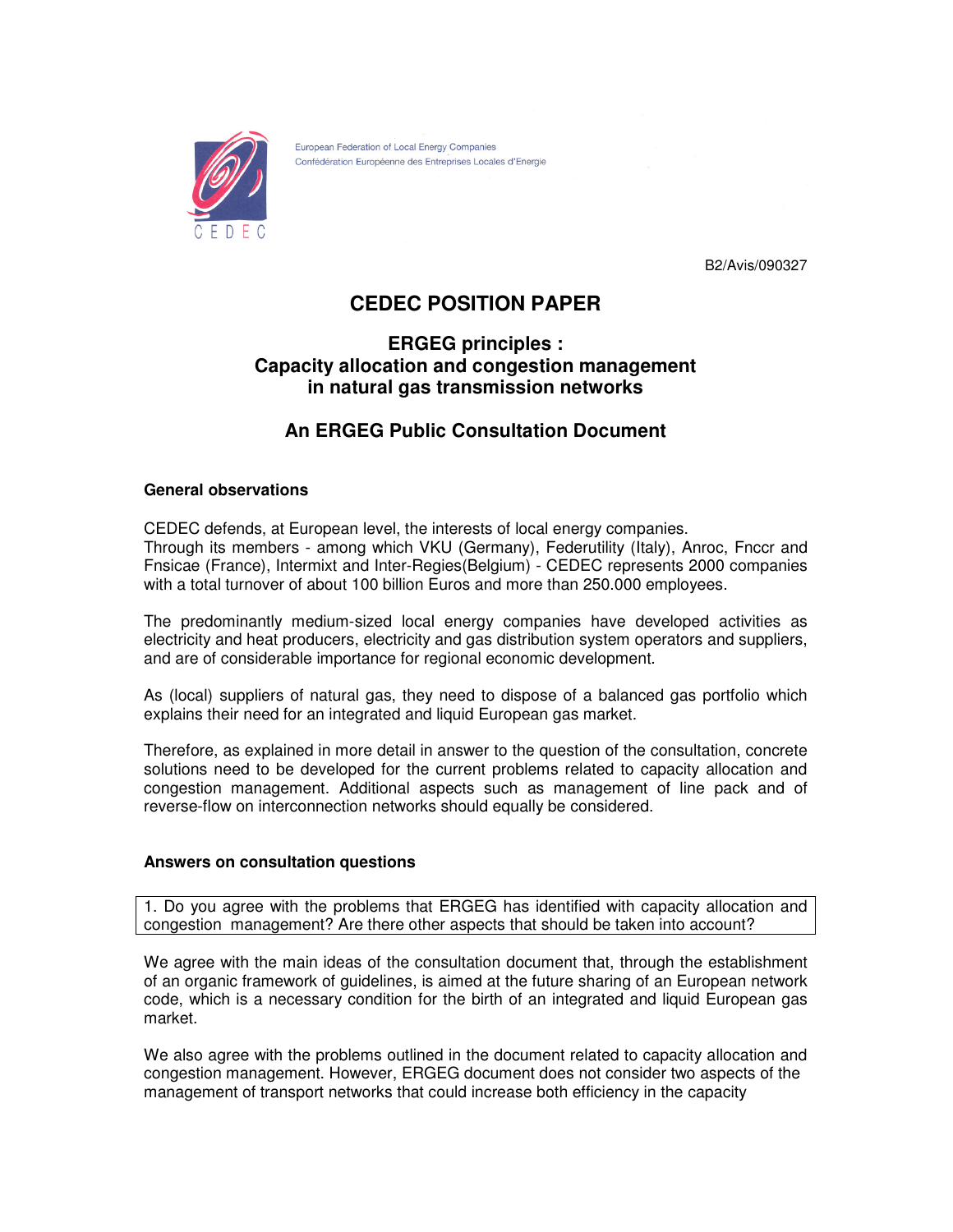management and a greater liquidity of the markets. We refer especially to:

- 1. Reverse flow management of european interconnection networks;
- 2. Pipelines management of line-pack as an instrument of further operational flexibility.

At last it is important to call ERGEG attention to the following issues:

• considering the perspective development of re-gasification capacity in Europe, it would be more appropriate to extend the applicability of Regulation 1775/2005 also to LNG terminals; • we express particular interest in the proposed opportunities for NRA to adopt asymmetric regulatory measures to avoid any potential abuse of dominant position; this is a very useful tool for pro-competitive purpose;

• the concept of harmonization of rules and procedures between TSOs should be more "stressed" particularly in view of a progressive elimination of informational asymmetries.

2. The scope of ERGEG's principles and of the derived proposals covers bringing capacity to the market where there is currently contractual congestion. Do you agree with this approach?

We agree with the approach of the ERGEG proposals even if we consider that the main aim for better congestion management should be to give an economic signal to TSO for increasing the capacity available to shippers. From this point of view, the proposals outlined in this document may certainly have an indirect effect on the development of interconnection capacity, but this effect must be necessarily managed by other policies aimed at developing an efficient network.

3. In principle, European regulators consider FCFS allocation potentially discriminatory. Do you share this view? What do you think about the proposed mechanisms (OSP with subsequent pro-rata allocation or auctioning)?

Basically we agree with ERGEG view. The iniquity of FCFS is unquestionable, particularly in the gas transport network system where are concomitant the congestion of networks and the integration between the TSO and the dominant players in the domestic markets.

4. In your view, what is the future importance of the proposed capacity products (firm, interruptible, and bundled) and of the proposed contract duration (intra-day up to multiannual)?

Currently, the capacity product that could be of greater interest to the shippers is the bundled one, because it is able to ensure a less costly management of transport contracts and to provide greater transparency in terms of the feasibility of the transport commodity.

In the medium and long term view of a potential entrant, who wants to consolidate the portfolio of customers, is essential to be able to have a stable and long-term transport capacity; this would enhance new entrants which will ultimately increase the competition in the final gas market. Anyway we confirm the principle that the long term booked capacity, not systematically used, has to be put back on the market.

#### 5. What is the role of secondary capacity trading?

The main role of the secondary capacity market should be to contribute to an effective management of unused capacity; the operators that don't need capacity are encouraged to make it available to those who need it.